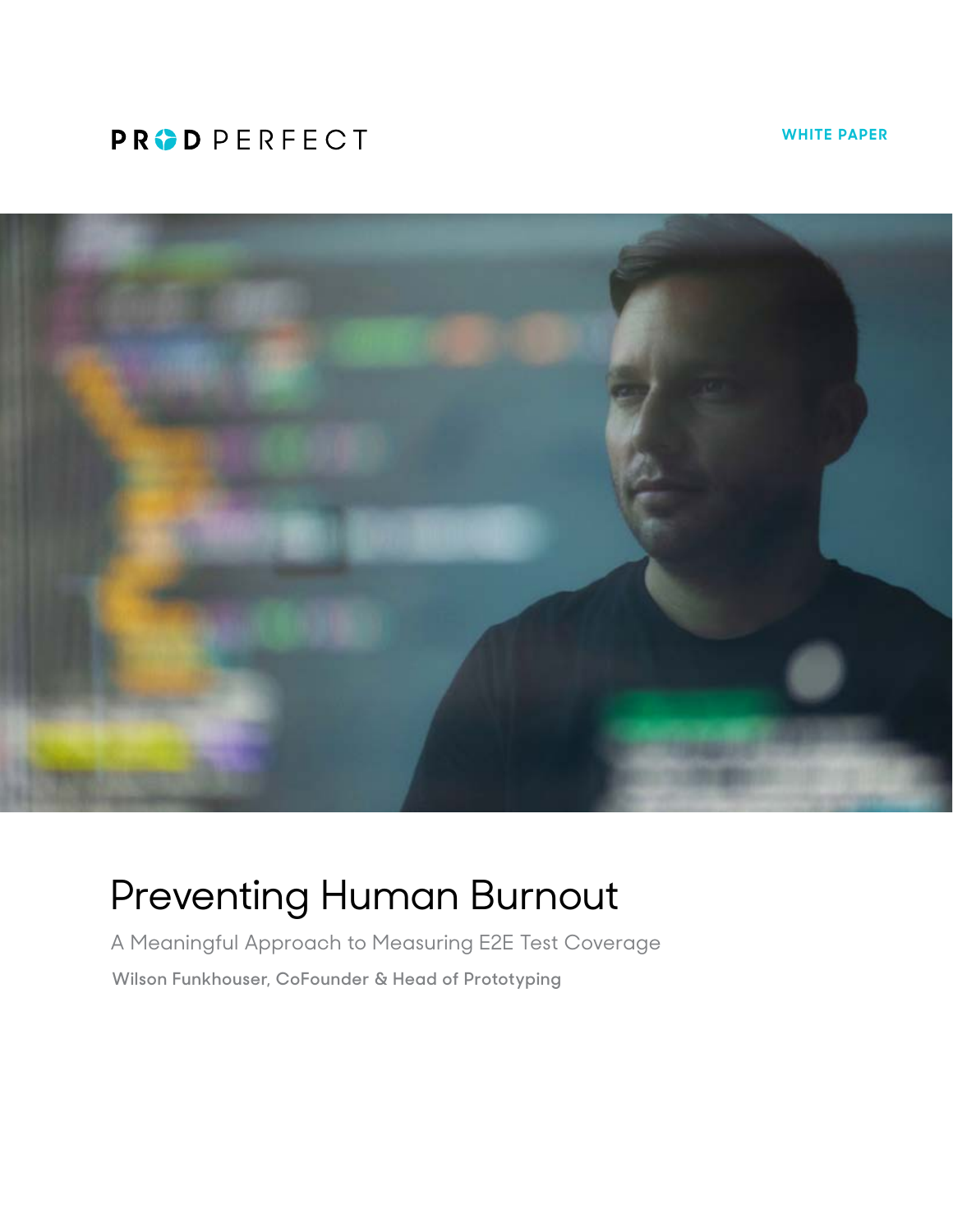### **TABLE OF CONTENTS**

 $\qquad \qquad \circ$ 

mi

 $J\bar{S}$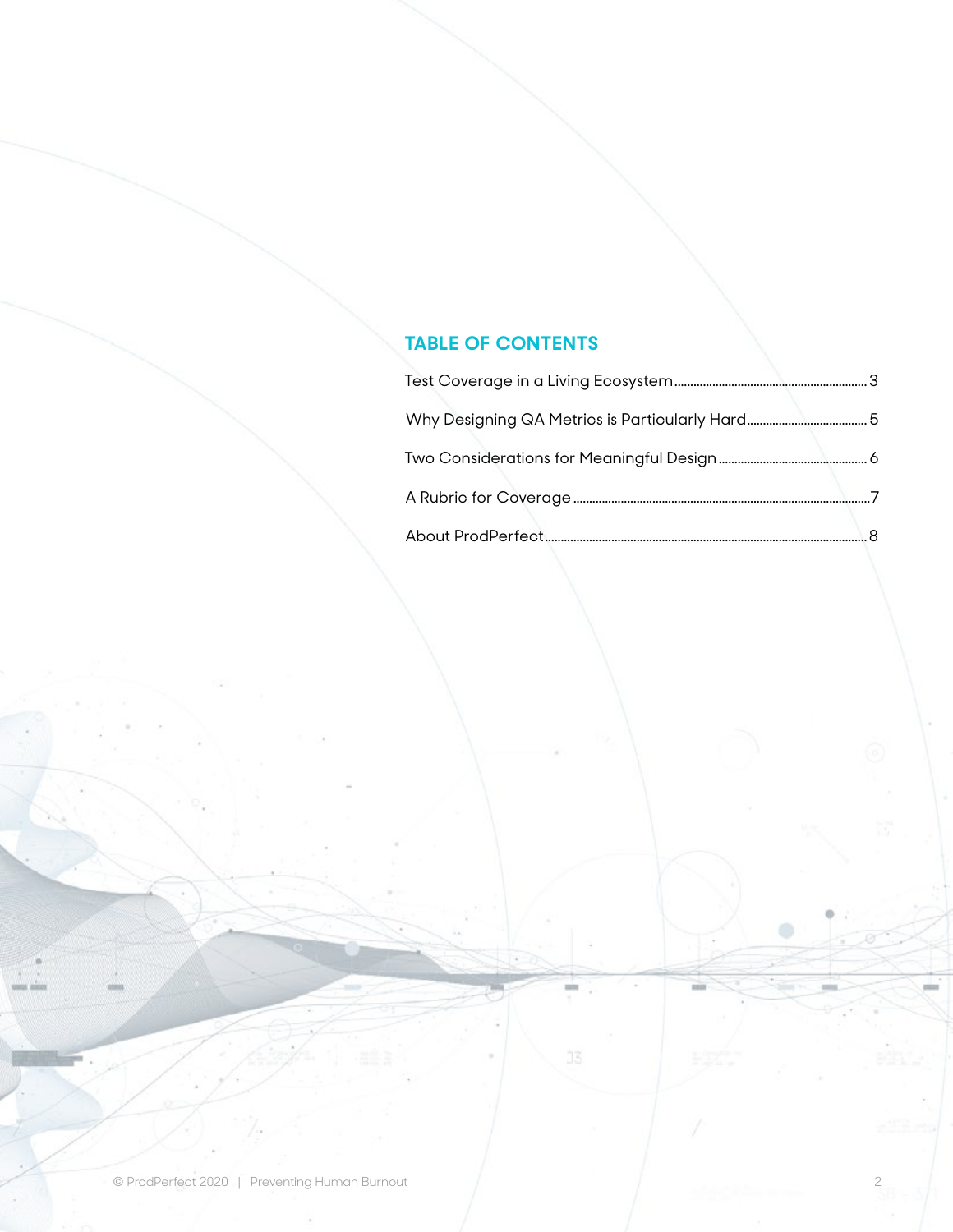#### <span id="page-2-0"></span>**TEST COVERAGE IN A LIVING ECOSYSTEM**

I like to see any company's Quality Assurance (QA) as a living, breathing ecosystem. The ecosystem is defined by your business needs, the complexity of your application, and the innumerable ways in which you QA your system. Together, you, your developers, stakeholders, and customers all live in this ecosystem and vie for the free energy therein. In order to maintain ecosystem equilibrium, your company must balance each of these moving parts. Every ecosystem has rates of churn of their constituents. If you push your developers or customers too hard, they will burn out and leave the ecosystem. In this way, your QA ecosystem is as much about maintaining a stable application as it is about maintaining stable humans.

The QA ecosystem is what makes designing metrics for test coverage uniquely challenging. Each business has different needs for different types of tests, just as each business has a distinct web application and a unique user base. And because there are so many types of tests and ways to test, there are countless ways to measure adequate coverage. Despite this complexity, the basis for making measurement-related decisions remains largely unspoken:

**Should we prioritize mere statistical coverage of code, features that are more important to our company's needs, or areas that the internal team deems more likely to break?**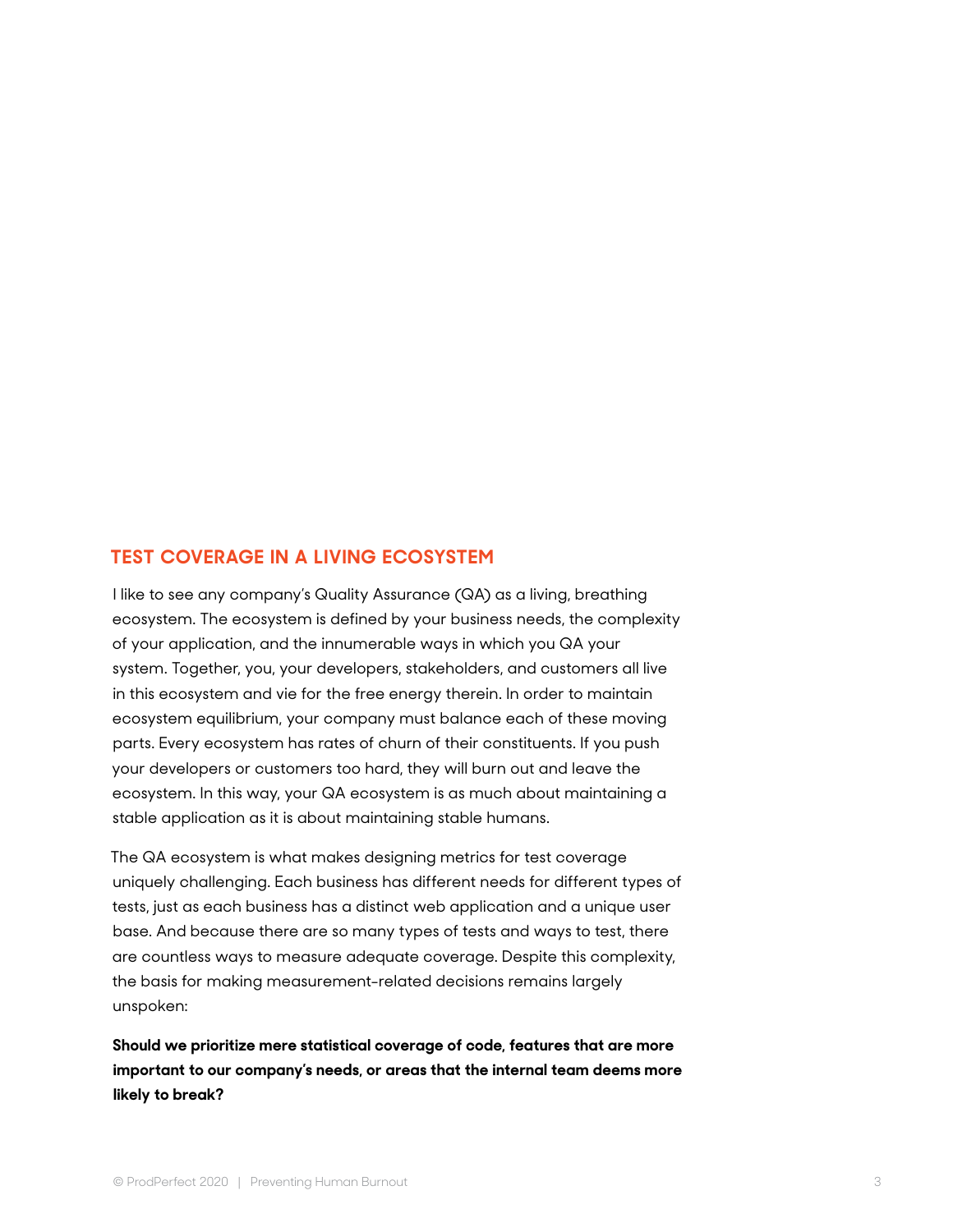<span id="page-3-0"></span>There is no single solution. If we want to measure end-to-end test coverage successfully, we must first identify metrics that are truly meaningful to our individual businesses and which reflect that individual humans are part of this system.

**In distinguishing proper QA coverage metrics for your business, here are three key considerations to keep in mind:** 

**Moving Fast 1 2 3**

**Having Acceptable Coverage**

**Covering Business Priorities**

#### **Moving fast.**

Are you impeding your developers unduly? To move fast, we need to balance the cost of adding tests with the cost of repairing bugs and the cost of runtime in deployment. The more tests you write, the more stressful and time-consuming writing code becomes. The fewer tests you write, the more stressful and time-consuming maintaining code becomes.

#### **Having acceptable coverage.**

Since no QA system will realistically have 100% coverage for any application or cover every single use case, we must focus on the level of coverage we actually need, accounting for where the limited resources of our ecosystem are best allocated.

#### **Covering business priorities.**

As we measure coverage, we need to balance business-level metrics or key performance indicators (KPIs) with the ways that users are actually using the web app. If your sign up breaks for a few hours but your business model focuses on another conversion metric (such as adding items to a cart), this may not be the worst possible bug for you. It's up to each business to determine which test efforts directly yield ROI.

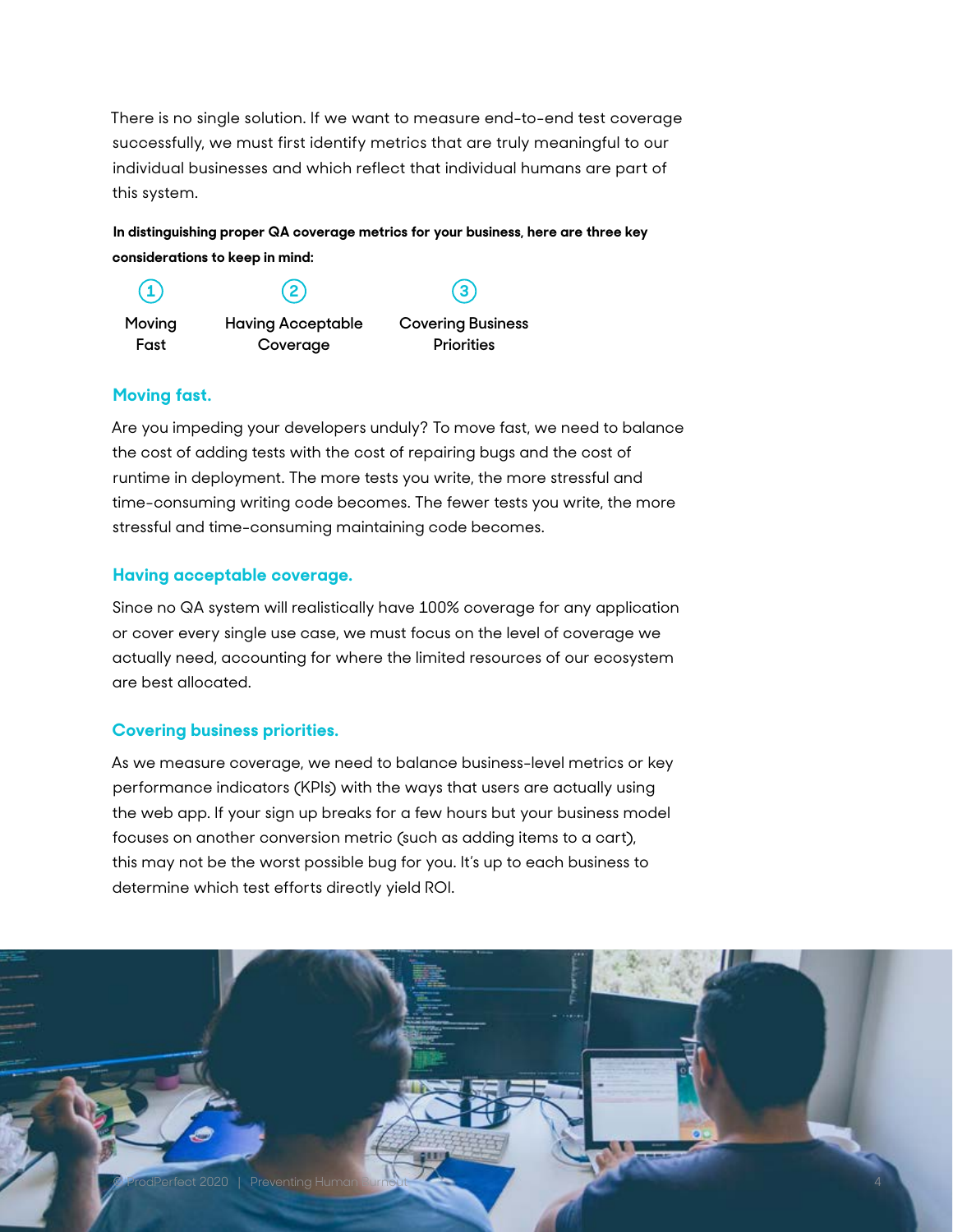#### <span id="page-4-0"></span>**WHY DESIGNING QA METRICS IS PARTICULARLY HARD**

#### **Engineers have to manage complex product interactions in a changing ecosystem.**

Worse yet, different types of testing often have different owners with different stakeholders who have different needs. This means managing variations in developer expectations, management needs, and in test suites. In the QA realm, since there is so much variation in what applications do, there are many ways to test:

- **• Do you test at the unit and the controller level?**
- **• Do you stub out or do you test calls to the database?**
- **• Do you need to test your load balancing?**
- **• And since the test ecosystem needs to remain dynamic, the test suite will change every time the product changes.**

Even if nothing changes other than an increase in the total number of users, engineers need to make sure that there are an adequate number of tests for load testing the site.



#### **There are no tools nor individuals fully available and equipped to effectively measure coverage.**

Product Owners tend to think of high-level features and development processes, then delegate responsibilities. Product Managers and QA Managers tend to focus on regression testing and manual testing. DevOps tend to own building test environments. And Product Engineers (and most engineers) tend to be the ones writing unit, integration, and API tests. There's no singular vantage point for fully understanding what has been covered. It gets even more complicated when thinking of feature complexity. Take the example of a login: there are innumerable ways in which the simple concept of logging into a website occurs. You can login from the homepage, from the checkout, or even through your email provider. Today, it's impossible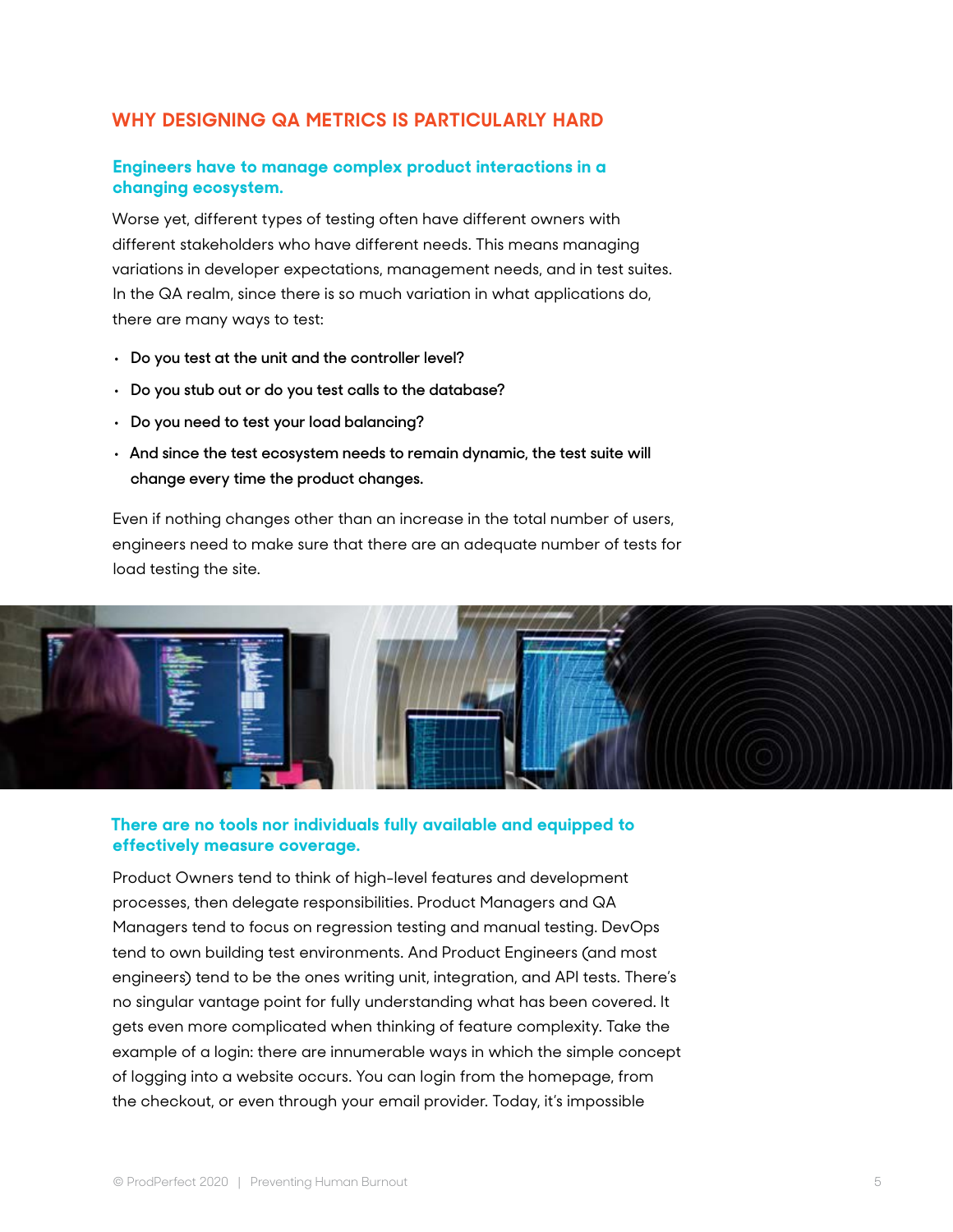<span id="page-5-0"></span>for a human to navigate this complexity. When I was a Product Owner, I remember reviewing the design of my web applications and realizing, "Oh my. No one is using this." Looking back, I'm ecstatic that I screwed up. It showed me that there are an incredible amount of biases and assumptions in how we think about applications we've built that simply don't align with the reality in how they're actually used on the ground.

Product Owners often don't have an effective means of managing incident response. Most of the time, when something breaks, the go-to response is, "let's write a new test for the bug we found and make sure it doesn't break again." This put-out-every-fire-as-it-comes approach to writing tests leads to a bloated test suite with hundreds of web regression tests and thousands of unit tests. This tactic may sound sensible, but in reality, regression testing must consider speed—not just of test suite runtime, but of human developer productivity. In the industry, we talk about burnout because of too many bugs, but what we don't talk about as often is burnout from too much testing.

#### **We still lack an organized ethos for how companies can balance test coverage with other variables, including speed and fighting employee burnout.**

To fully solve this problem requires fundamental shifts in how we assess our QA ecosystems.

#### **TWO CONSIDERATIONS FOR MEANINGFUL DESIGN**

#### **Set a defined framework for meaningfulness.**

Determine what should be tested in a way key stakeholders agree yields intrinsic value for your company. In addition to building an ecosystem which prioritizes preventing developer burnout, what's meaningful to us at ProdPerfect is focusing on a data-driven, user-based framework: we test what happens most—based on how users are actually using a site. We've defined a framework for covering a critical amount of everything that goes on on a given application. It ensures that the things people do most

"What's meaningful to us at ProdPerfect is focusing on a data-driven, userbased framework: we test what happens most based on how users are actually using a site."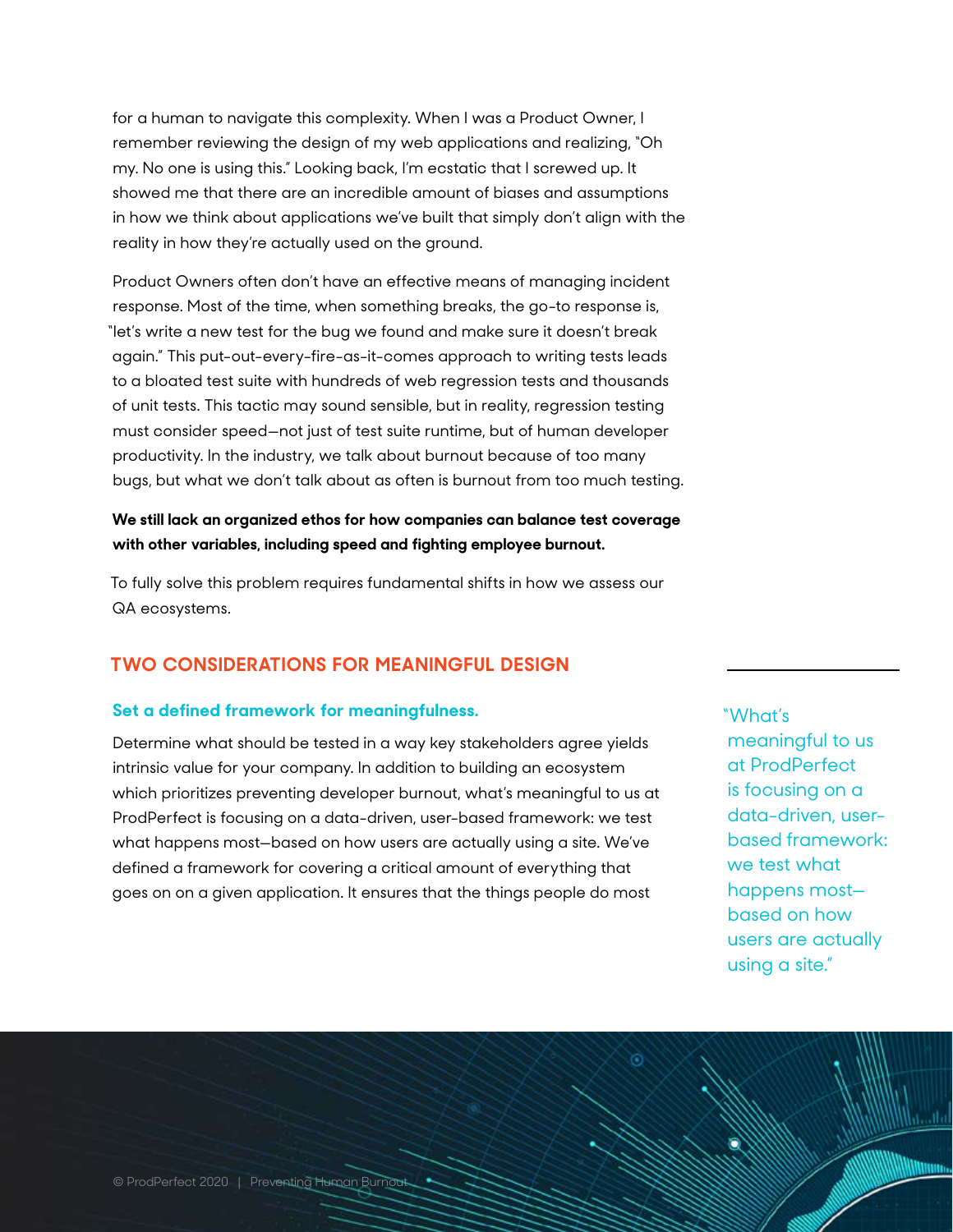frequently on an app aren't going to break, while avoiding overburdening developers with maintaining bloated test suites. As an organization, we're devoted to minimizing the time needed to keep up with QA in order to prevent developer burnout and customer burnout from being exposed to too many bugs. Our principle is that just as we need to account for the burnout of having too many bugs, we likewise need to account for the burnout of having too many tests.

#### **Determine an acceptable level of coverage when it comes to bugs.**

Once the framework is defined, set expectations for what level of coverage is acceptable with respect to the impact of a bug when it reaches production. Is there a critical mass of users on certain parts of the webapp? Is some functionality hypercritical for customers getting value out of the product? For your internal KPIs? If you can answer the question of coverage acceptability in a way that allows you to have a sustainable business model and is backed by quantitative analysis, your employees will be more likely to maintain their zeal for their work, directly impacting the development of your product and the satisfaction of your customers.

#### **A RUBRIC FOR COVERAGE**

QA is a living, breathing ecosystem inhabited by humans. These humans are limited resources that can burnout from any number of factors. For this reason, the rubric should never be to have 100% coverage. The rubric always needs to consider the humans at the company and the humans using the app when deciding how much test coverage is meaningful.

## When it comes to QA metrics, there are no right or wrong answers. There is simply the question: "Is your ecosystem stable and sustainable?"

For some companies, stability means: Yes, we will burn out developers. They will spend a year here and leave, because we are writing so many friggin' tests. For ProdPerfect, because we prioritize maintaining a balance between the three considerations of 1) moving fast, 2) having acceptable coverage, and 3) covering business priorities, we're empowering both ourselves and customers to let the right things break and stop the right things from breaking. And we're going to keep building on whatever parts we can in order to meet changing needs in the changing ecosystem of QA, humans included.

"Our principle is that just as we need to account for the burnout of having too many bugs, we likewise need to account for the burnout of having too many tests."